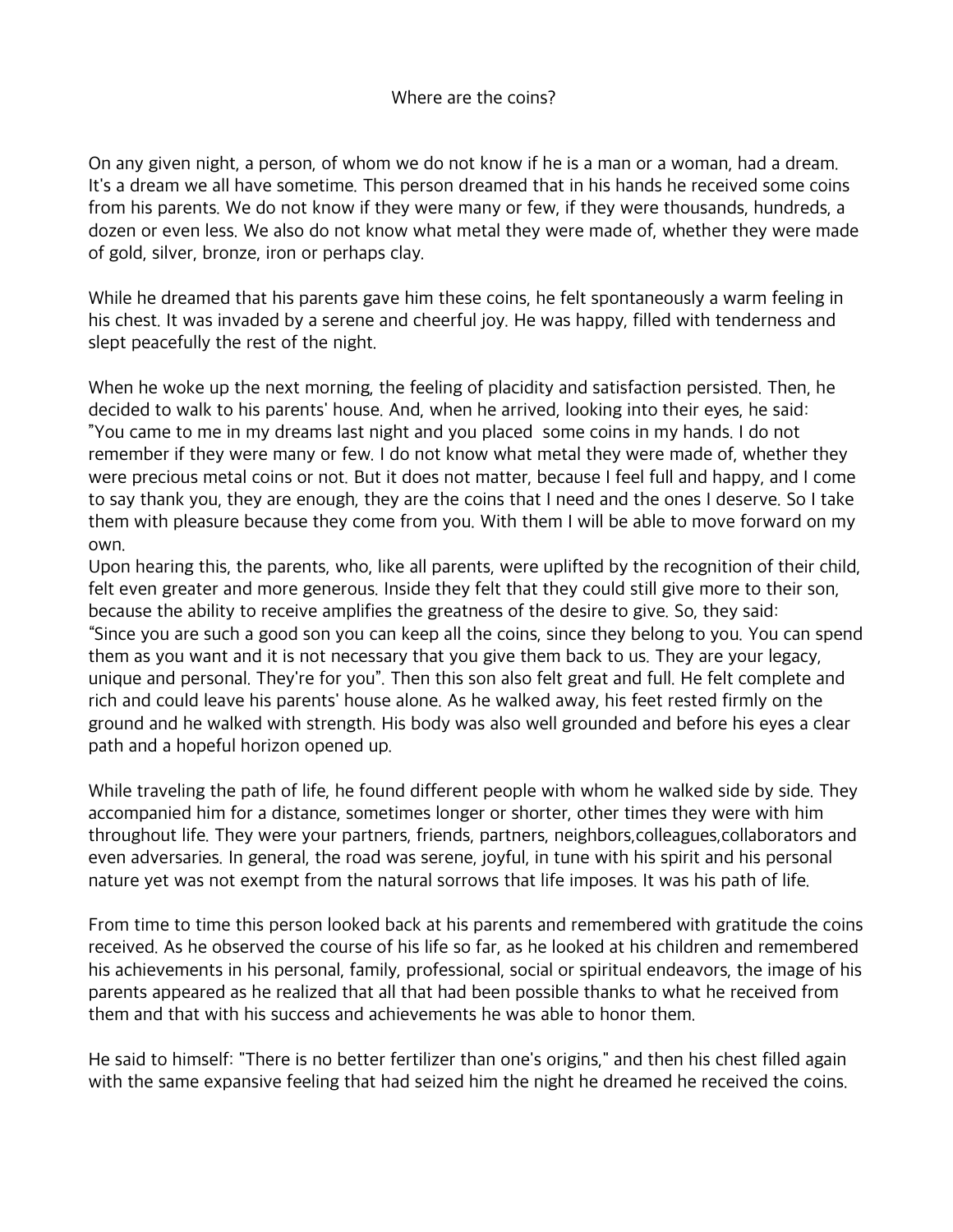However, on another night, another person had the same dream, because sooner or later we all have this dream. Her parents came and in her hands they gave her some coins. In this case we also do not know if there were many or few, if there were thousands, a few hundred, a dozen or even less. We do not know what metal they were made of, whether of gold, silver, bronze, iron or perhaps of clay.

When she dreamed that she received the coins from her parents in her hands, she felt spontaneously a pinch of discomfort. She was invaded by a bitter restlessness, by a sensation of torment in her chest and a lacerating discomfort. The rest of the night she slept full of agitation as she shuffled restlessly in her sheets.

When she awoke, still agitated, she felt a grievance that seemed angry and annoyed, and had a touch of complaint and resentment. Perhaps what rested most in her was confusion and her face was a face of suffering and disconformity. Filled with fury and with a slight tinge of embarrassment, she decided to walk towards her parents' house.

When she got there, looking at them sideways, she told them: "Tonight you came to me in a dream and you have given me some coins. I do not know if they were many or few. I do not know what material they were made of, whether they were of a precious metal or not. It does not matter, because I feel empty, hurt and wounded. I come to tell you that your coins are not good and are not enough. They are not the coins that I need, nor are they the ones I deserve, nor the ones that correspond to me. So I do not want them and I do not take them, even if they come from you. With them my way would be too heavy or too sad to travel and I would not go far. I will move on without your coins. Parents who, like all parents, dwarf, diminish and suffer when they do not have the recognition of their children, they proceded to grow even smaller. They retired to the interior of their house diminished and sad. With dismay and sorrow they understood that they could only give less, because of her difficulty to take and receive, it made the greatness of the desire to give languish and become small. They kept silent, trusting that, with the passage of time and the wisdom that life experience brings, perhaps the twisted path of their daughter could be straightened.

It is strange what happened next. After pronouncing these words before her parents in response to her dream, she felt impetuously strong, stronger than ever. It was an extraordinary force. It had embodied in her the fierce, stubborn and Herculean strength, the kind that arises when one is in opposition of facts or of people. It was not a genuine and authentic force like the one that results from the honest acquiecence of facts and that is in keeping with the ebb and flow of life, yet the strength was intense. Without any internal serenity, she left the house of the parents saying to herself "Never again". Impetuously strong, yet empty, orphaned and needy, she continuosly desired and longed for, yet could never achieve peace.

As the person moved away from her parent's home, she felt that her feet were raised a few inches above the ground and her body, somewhat floating, could not ground firmly not even by its own weight. But the most revealing ocurrance was in her eyes: she opened them in such a particular way that it seemed that she was always staring at the same thing, a fixed, static horizon. She developed a particular sensitivity. When she met someone along her path, especially if it was the opposite sex, this sensitivity made her contemplate the other with enormous hope, which, without realizing led her to ask herself: "Will this person be the one who has the coins that I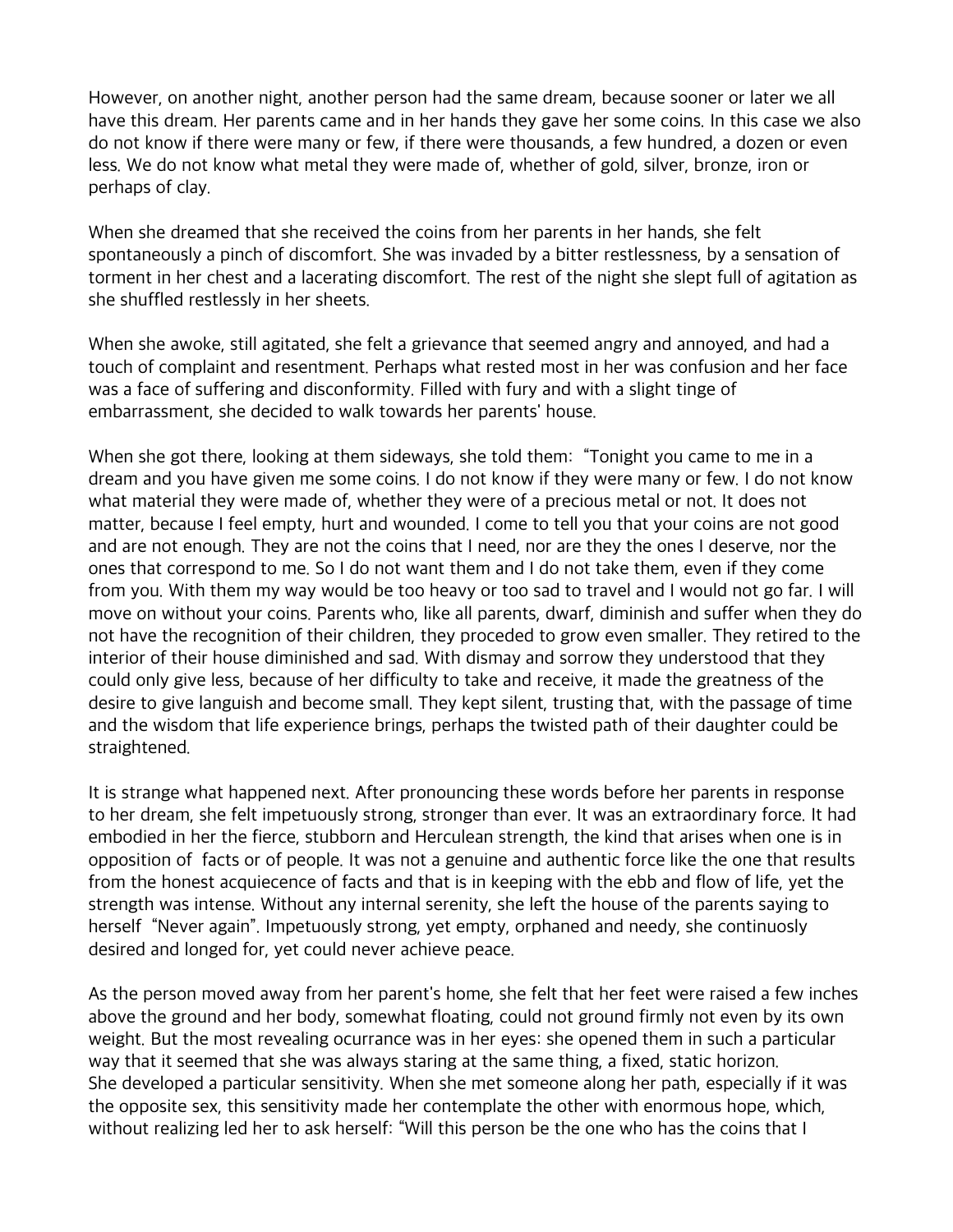deserve, need and correspond to me, the coins that I did not take from my parents because they did not know how to give them to me in a fair and convenient way? Is this the person who has what I deserve"? If the answer given to herself was affirmative, it was fantastic. This to some is called infatuation. In those moments everything is wonderful. However, when the "falling in love" moment ended and the relationship lasted long enough, the person usually discovered that the other did not have what was missing, they did not have the coins that she had not taken from her parents. - What a pity! and then complained bitterly of her bad luck and blamed her fate. This is called disillusionment and this person felt subjected to an emotional torment that took the form of despair, distress, crisis, turbulence, anger, frustration. Now blessed, or not, at this moment she could be pregnant with child and the uneasiness becomes sweeter and more hopeful and tempered. For then the question returned to her subconscious: "Is this child that I wait for dearly and who is so well loved, the one who has the coins that I deserve, that I need and that correspond to me and that I did not take from my parents because they did not know how to give them to me in a fair and convenient way? Will this be the one who has what I deserve?"

When she answered herself again with a yes, it felt wonderful, formidable and she began to feel a special bond with that child, an amazing bond, very narrow, full of expectations and longings. In time most children want to have a life of their own and they know that they have their own life purpose that is independent of their parents. So, although they love their parents and want to do what is best for them, the drive to have a life of their own is a demanding and imperious force that is as overwhelming as sexuality.

This is how, again, she understands that her child does not have the coins she looked for, deserved and felt corresponded to her. Feeling even more empty, orphaned and disoriented, she enters into crisis and despair. Sick. Now she is between 40 and 50 years old, the mid phase of life. Now no argument supports her, no reasoning calms her. It is a breakdown and she shouts: - HELP! There is so much urgency in her tone of voice! Her face looks so broken! Nothing calms her, nothing sustains her. And ... what does she do? She goes to the therapist. The therapist receives her quickly, looks in her eyes deeply and slowly says: - "I do not have the coins".

There are two kinds of therapists: those who think they have coins and those who know they do not have them.The therapist sees in her eyes that she keeps looking for the coins in all the wrong places and that she would love to make more mistakes. The therapist knows that people do want to change, but they have a hard time letting go and seeing clearly mainly due to stubbornness and out of sheer habit.

The therapist thinks: "I love and respect my patients and it is better when I can work with their parent issues and with their reality just as it is. I help them more when I am a friend of the coins that they received no matter what and how many they were. The therapist adds:"I do not have the coins but I know where they are and we can work together to help them discover where they are, how to go to them and take them". The therapist works with the person and teaches her that for many years she has had a vision problem, an optical problem, a perspective problem. She has had difficulties to see clearly. That's it, it's just about that. The therapist helps refocus and modulate that gaze, to perceive reality differently, from a clearer perspective, more focused and more open to life purpose. A way less dependent on the personal desires of the little "I" who tries to govern us.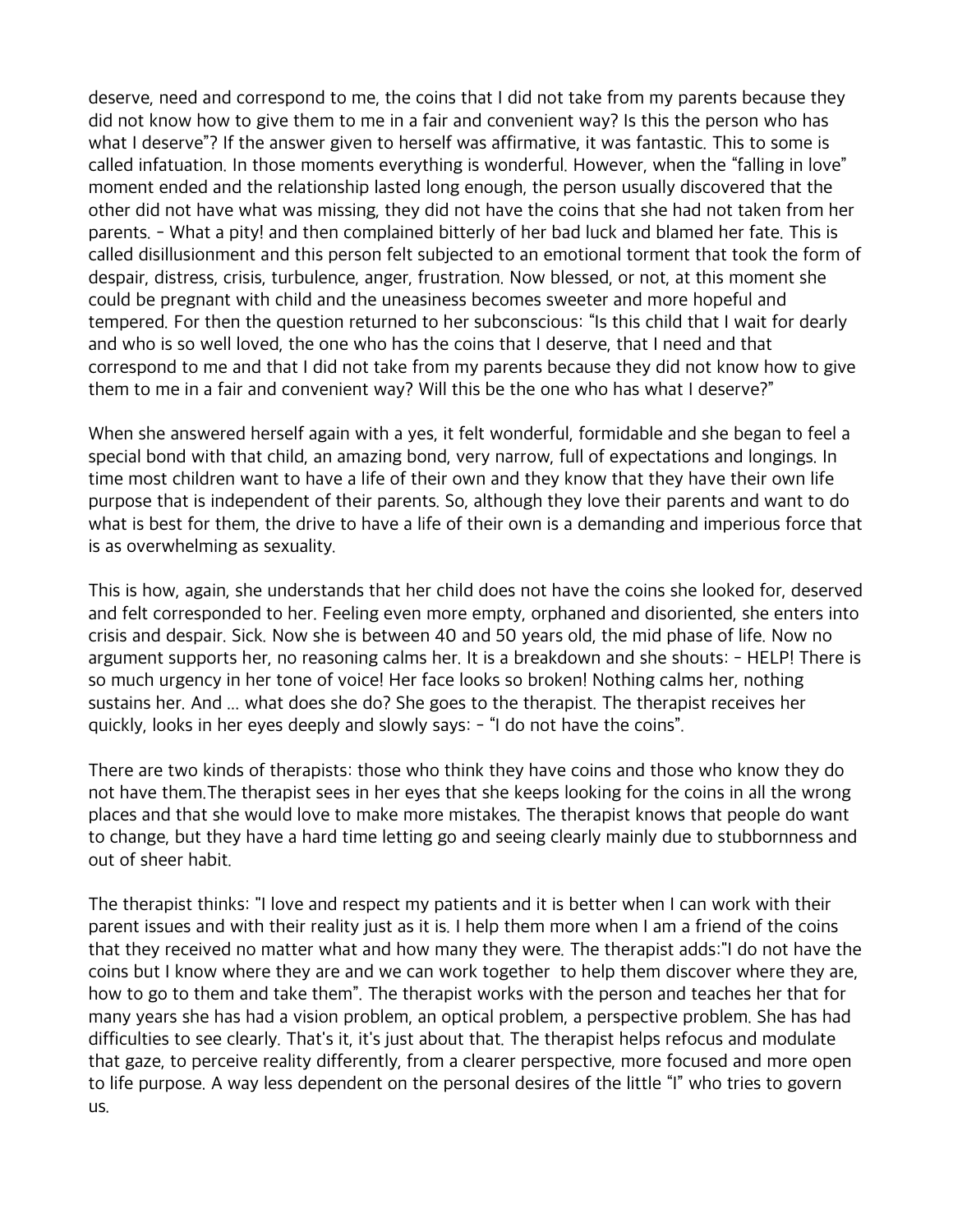One day, while waiting for his patient, the therapist thinks it is time and that he must tell her, finally and clearly, where the coins are. Yet on this very day, like magic, the patient arrives and the color of her skin has changed, the features of her face have softened and she shares her discovery: "I know where the coins are! They remain with my parents". First she sobs softly, then she cries openly. Then there is relief, peace and the sensation of warmth in her chest.

 During the therapeutic work, she has gone through the purulence of her wounds, has matured in her emotional process, and has refocused her vision. So now she goes back again, as she did so many years ago, to her parents' house. She looks them in the eyes and says: - "I come to tell you that these last ten, twenty or thirty years of my life I had a problem with vision, an optical issue. I did not see clearly and I'm sorry. Now I can see and I come to tell you that those coins that I received from you in my dream are the best possible coins for me. They are enough and are the coins that correspond to me. These are the coins that I deserve and they are adequate for me to move forward. I come to thank you. I take them with pleasure because they come from you and with them I can continue walking my own way". Now the parents, who like all the parents are uplifted through the recognition of their children, come back to flourish and love and allow generosity to flow again with ease. Their daughter is now fully in the place of a daughter, because she can take and receive. The parents look at her smiling, with tenderness and answer: - Since you are such a good child you can keep all the coins, since they belong to you. You can spend them as you want and it is not necessary that you give them back to us. They are your legacy, unique, personal and just for you. You can have a full life.

Now, this child feels uplifted and full. She percieves herself as complete and rich and can finally leave the parents home with peace. As she walks away she feels her feet walking with strength and firmly planted on the ground, her body is also grounded and her eyes look towards a clear path and a horizon full of hope.

It is interesting: She has lost that impetuous force that was nourished by resentment, victimhood or excess of conformity. Now she is moved by a simple and calm force, a natural force.

While traveling the path of life, she found different people with whom she walked side by side. They accompanied her for a distance, sometimes longer or shorter, and others were with her throughout her life. They were partners, friends, neighbors, colleagues, collaborators and even adversaries. In general it was a serene, joyful path, in tune with her spirit and her personal nature. She was not exempt from the natural sorrows that life imposes. It was her path in life.

One day she approached the person she fell in love with who she thought had her coins and said to him: "For a long time I had a vision problem and now that I see clearly I say to you, I'm sorry. I presumed too much of you. There were too many expectations and I know that this was too big a burden for you and now I'm owning it. I realize this and I free you from all my expectations. Now the love that we had can continue to flow. Thank you for now I have my own coins.

On another day she approaches her children and says: - "You can take all my coins, because I am a rich and complete person. I fianlly have taken my coins from my parents". Then the children calmed down and became small, humble, with respect towards her and were then free to follow their own path by taking their own coins.